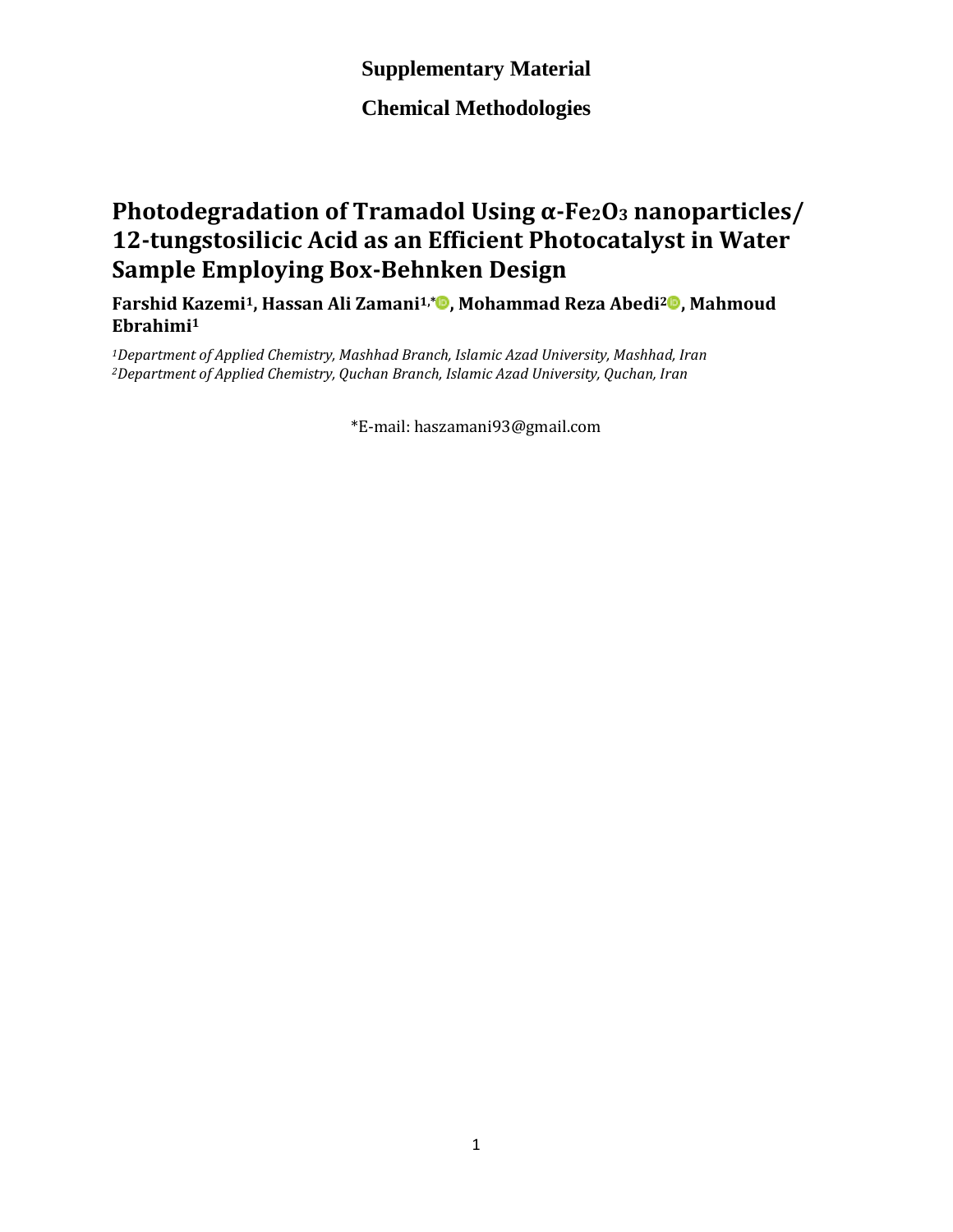# **Supplementary Material Chemical Methodologies**

**Figure S1:** TEM image of the α-Fe2O<sup>3</sup> nanoparticles/ 12-TSA.7H2O

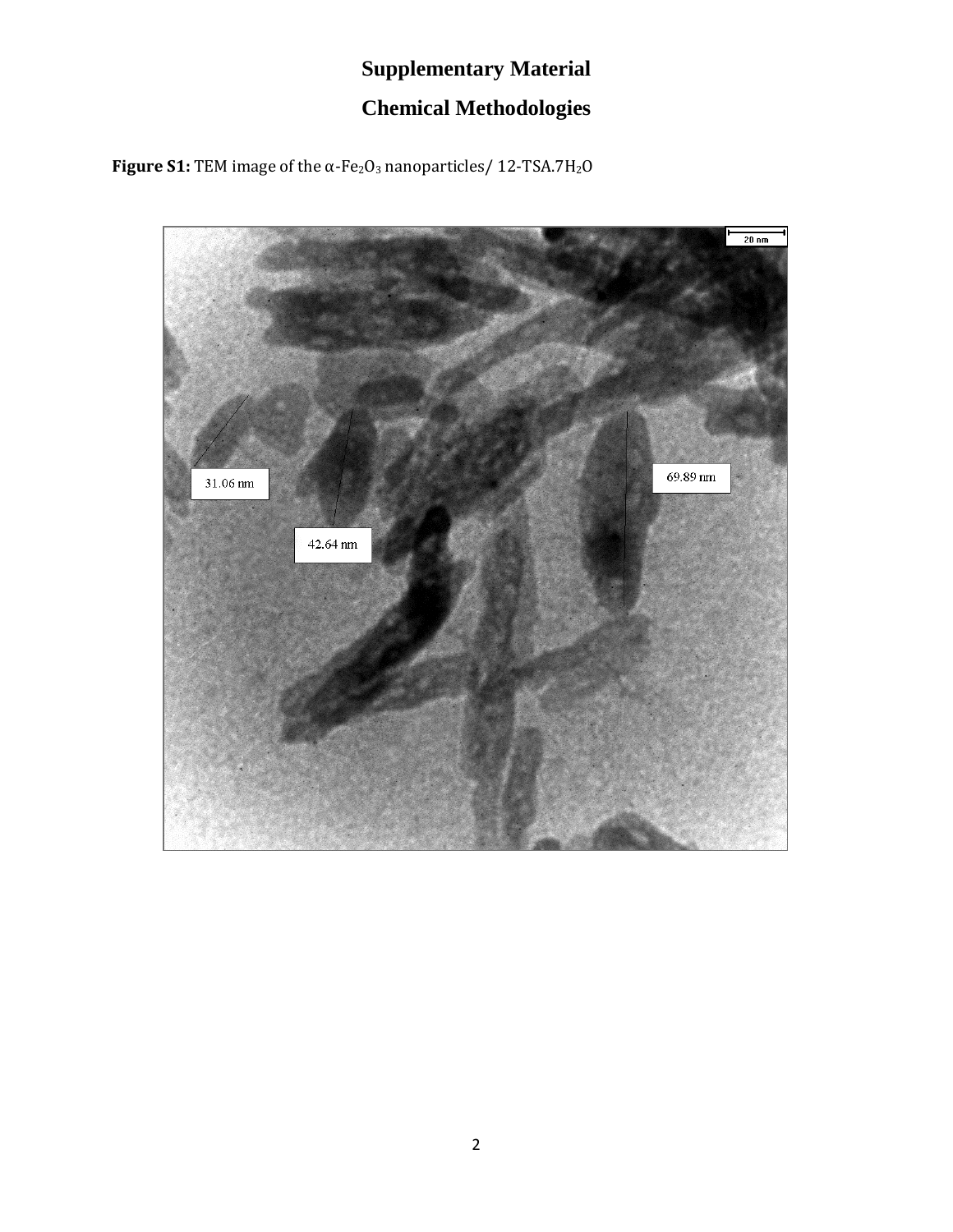#### **Chemical Methodologies**

**Figure S2:** Surface and contour plots for the effect of the interaction between Tra concentration and hydrogen peroxide concentration.

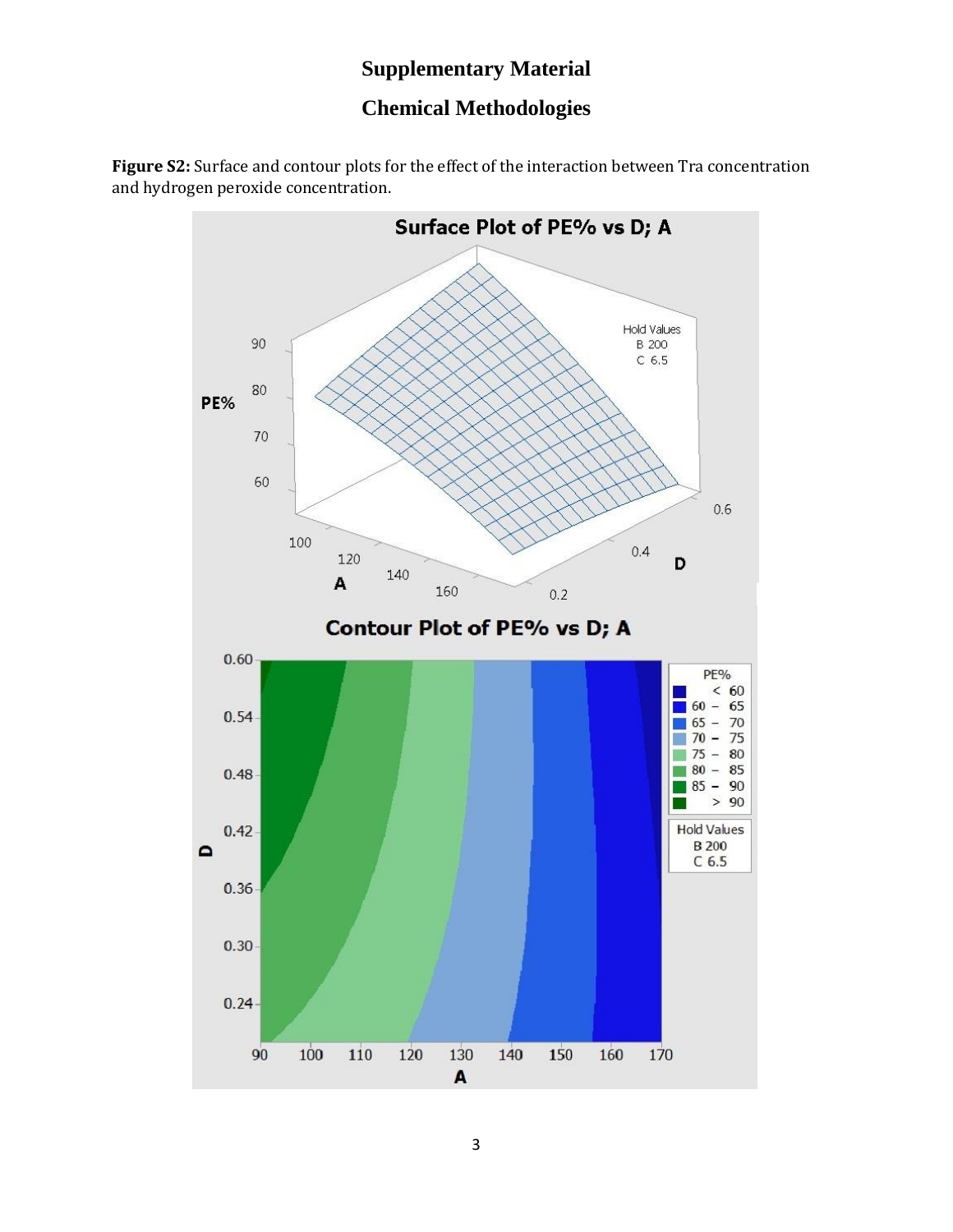### **Chemical Methodologies**

**Figure S3:**The optimization plot for Tra degradation efficiency with α-Fe<sub>2</sub>O<sub>3</sub> nanoparticles/ 12-TSA.7H2O

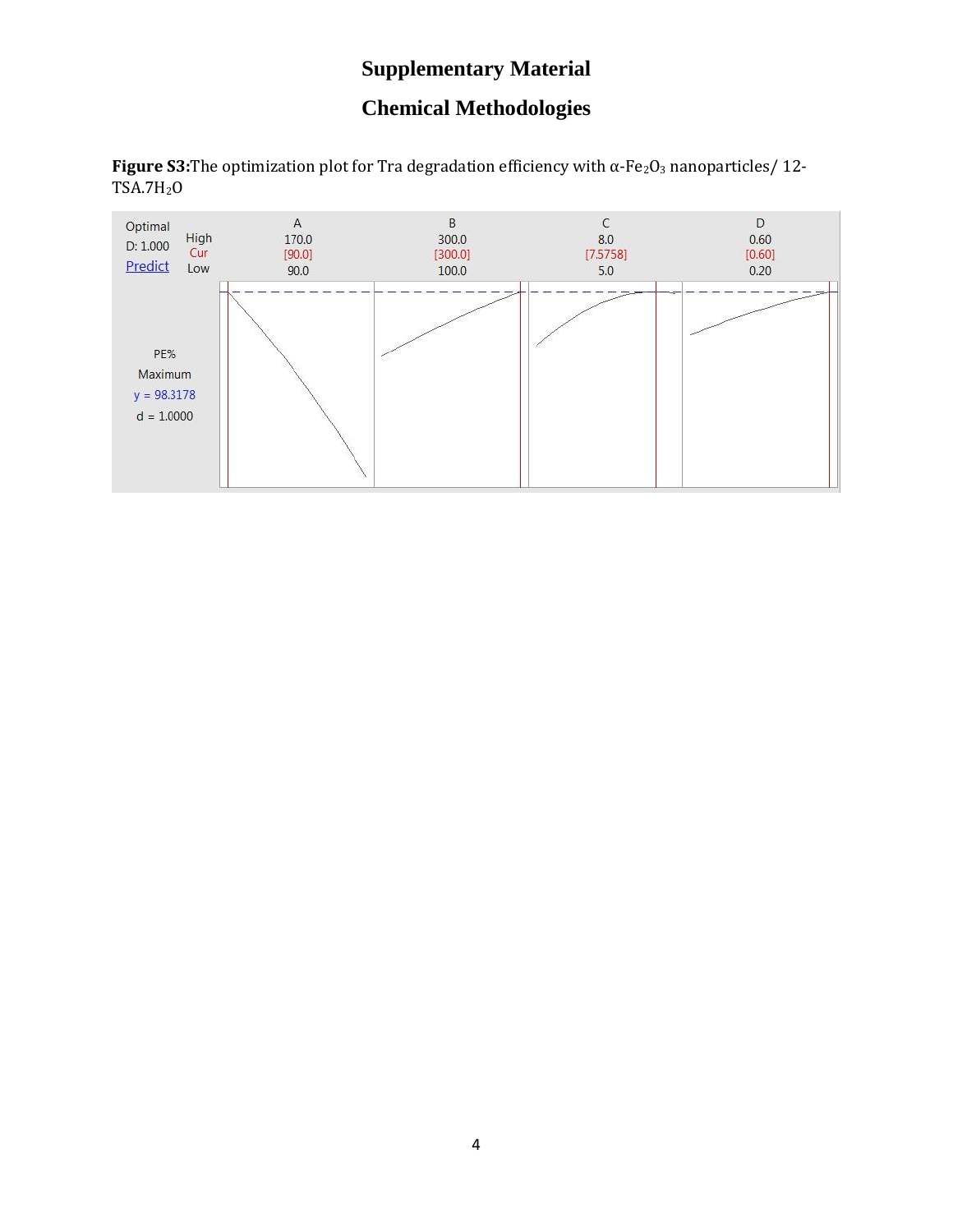### **Chemical Methodologies**



**Figure S4:** Spectrophotometric spectra for the Tra degradation at intervals of 0-70 min